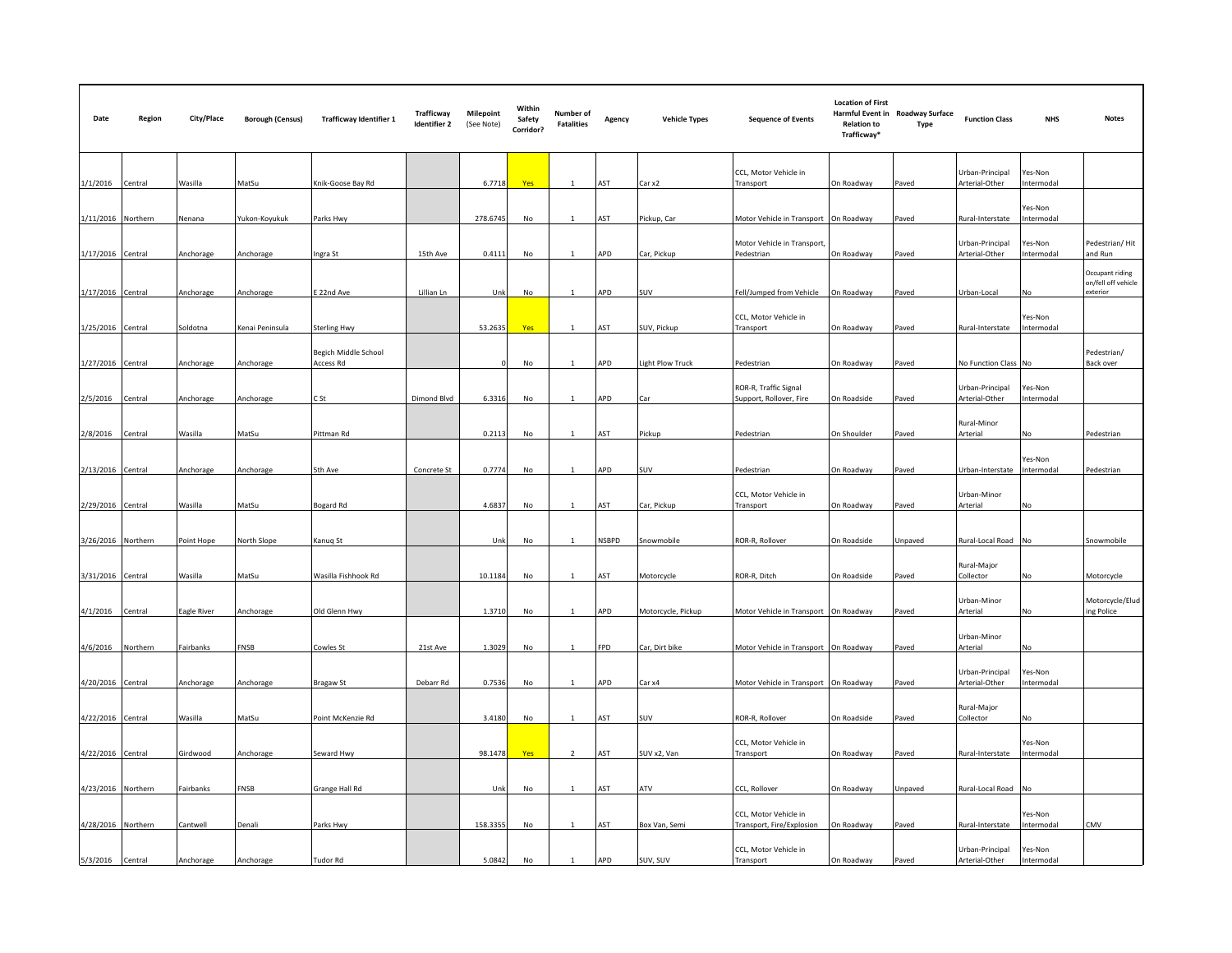| Date               | Region               | City/Place     | <b>Borough (Census)</b>   | <b>Trafficway Identifier 1</b>    | Trafficway<br><b>Identifier 2</b> | <b>Milepoint</b><br>(See Note) | Within<br>Safety<br>Corridor? | Number of<br><b>Fatalities</b> | Agency     | <b>Vehicle Types</b>     | <b>Sequence of Events</b>                               | <b>Location of First</b><br><b>Relation to</b><br>Trafficway* | Harmful Event in Roadway Surface<br>Type | <b>Function Class</b>             | <b>NHS</b>               | <b>Notes</b>         |
|--------------------|----------------------|----------------|---------------------------|-----------------------------------|-----------------------------------|--------------------------------|-------------------------------|--------------------------------|------------|--------------------------|---------------------------------------------------------|---------------------------------------------------------------|------------------------------------------|-----------------------------------|--------------------------|----------------------|
|                    | 5/13/2016 Southcoast | Juneau         | CBJ                       | Willoughby Ave                    |                                   | 1.9306                         | No                            | $\mathbf{1}$                   | <b>JPD</b> | SUV                      | Pedestrian                                              | On Roadway                                                    | Paved                                    | Urban-Major<br>Collector          | No                       | Pedestrian           |
| 5/23/2016 Northern |                      | Fairbanks      | NSB <sup>:</sup>          | Goldstream Rd                     |                                   | 10.4370                        | No                            |                                | AST        | Pickup                   | ROR-R, Overcorrection,<br>Rollover                      | On Roadway                                                    | Paved                                    | Rural-Major<br>Collector          | <b>No</b>                |                      |
|                    | 5/24/2016 Southcoast | Klawock        | Prince of Wales-<br>Hvder | Craig/Klawock/Hollis Hwy          |                                   | 9.2228                         | No                            | $\mathbf{1}$                   | AST        | Pickup                   | CCL, ROR-L, Tree                                        | On Roadside                                                   | Paved                                    | Rural-Major<br>Collector          | NΩ                       |                      |
| 5/30/2016 Central  |                      | Palmer         | MatSu                     | Stringfield Rd                    |                                   | 0.5316                         | No                            | $\mathbf{1}$                   | AST        | SUV                      | CCL, ROR-L, Ditch, Rollover                             | On Roadside                                                   | Paved                                    | Urban-Local                       | No                       |                      |
| 5/31/2016 Central  |                      | Anchorage      | Anchorage                 | Seward Hwy                        |                                   | 113.9476                       | Yes                           |                                | APD        | Commercial Motor Vehicle | Pedestrian                                              | On Roadway                                                    | Paved                                    | Rural-Interstate                  | Yes-Non<br>Intermodal    | Pedestrian/<br>CMV   |
| 6/5/2016           | Central              | Razdolna       | Kenai Peninsula           | Basargin Rd                       |                                   | 3.9000                         | No                            | $\mathbf{1}$                   | AST        | Pocket Motorcycle        | Control Loss, ejection                                  | On Roadside                                                   | Jnpaved                                  | Rural-Local Road                  | <b>No</b>                | Pocket<br>Motorcycle |
| 6/10/2016 Northern |                      | Tanana         | Yukon-Koyukuk             | Landfill (Dump) Rd                |                                   | Unk                            | No                            | $\mathbf{1}$                   | AST        | Pickup                   | ROR-L, Rollover                                         | Outside<br>Trafficway                                         | Jnpaved                                  | Rural-Minor<br>Arterial           | No.                      |                      |
|                    | 6/14/2016 Southcoast | Atka           | leutians West             | Ataxx Way                         |                                   | 1.7001                         | No                            | $\overline{3}$                 | AST        | Van                      | ROR-R, Returned to<br>Roadway, Rollover                 | On Roadway                                                    | Jnpaved                                  | Rural-Major<br>Collector          | No                       |                      |
| 6/24/2016          | Southcoast           | Hoonah         | Skagway-Hoonah-<br>Angoon | Long Island Rd (USFS Rd#<br>8570) |                                   | Unk                            | No                            | $\mathbf{1}$                   | AST        | SUV                      | ROR-R. Rollover                                         | On Roadside                                                   | Jnpaved                                  | Rural-Local Road                  | NΩ                       |                      |
| 6/25/2016 Central  |                      | Anchorage      | Anchorage                 | Minnesota Dr                      |                                   | 5.5898                         | No                            | $\mathbf{1}$                   | APD        | Motorcycle               | Fell/Jumped from Vehicle                                | On Roadway                                                    | Paved                                    | Urban-Principal<br>Arterial-Other | Yes-Non<br>Intermodal    | Motorcycle           |
| 6/28/2016 Northern |                      | Chatanika      | FNSB                      | <b>Steese Hwy</b>                 |                                   | 40.0292                        | No                            | 1                              | AST        | Car                      | CCL, ROR-L, Guardrail,<br>Airborne, Embankment          | On Shoulder                                                   | Paved                                    | Rural-Minor<br>Arterial           | No                       |                      |
|                    | 6/29/2016 Southcoast | Ketchikan      | Ketchikan-Gateway         | South Tongass Hwy                 |                                   | 7.3921                         | No                            | $\mathbf{1}$                   | AST        | SUV                      | ROR-R, Utility Pole                                     | On Roadside                                                   | Paved                                    | Urban-Minor<br>Arterial           | No                       |                      |
| 6/30/2016 Central  |                      | Sterling       | Kenai Peninsula           | Sterling Hwy                      |                                   | 54.7468                        | Yes                           |                                | AST        | Pickup (trailer)         | Pedalcyclist                                            | On Roadway                                                    | Paved                                    | Rural-Interstate                  | Yes-Non<br>Intermodal    | Bicyclist            |
| 7/3/2016           | Central              | Big Lake       | MatSu                     | Papoose Twins Rd                  |                                   | Unk                            | No                            | 1                              | AST        | ATV                      | ROR-R, Tree, Embankment                                 | Outside<br>Trafficway                                         | Jnpaved                                  | Rural-Local Road No               |                          | ATV                  |
| 7/4/2016           | Southcoast           | Petersburg     | Petersburg                | South Nordic Dr                   |                                   | 1.5754                         | No                            | $\overline{2}$                 | PPD        | Van                      | CCL, Curb, Guardrail,<br>Rollover                       | On Roadside                                                   | Paved                                    | Rural-Minor<br>Arterial           | Yes-IM Ferry<br>Terminal |                      |
| 7/6/2016           | Central              | Wasilla        | MatSu                     | Knik-Goose Bay Rd                 |                                   | 12.2220                        | Yes                           |                                | AST        | Pickup                   | CCL, ROR-L, Tree                                        | Outside<br>Trafficway                                         | Paved                                    | Rural-Major<br>Collector          | No                       |                      |
| 7/11/2016 Northern |                      | Eureka         | MatSu                     | Glenn Hwy                         |                                   | 126.5727                       | No                            | $\mathbf{1}$                   | AST        | Car                      | CCL, ROR-L, Embankment,<br>Tree, Rollover               | Outside<br>Trafficway                                         | Paved                                    | Rural-Interstate                  | Yes-Non<br>Intermodal    |                      |
| 7/13/2016 Central  |                      | Anchorage      | Anchorage                 | DeBarr Rd                         | Alaska<br>Regional Dr             | 0.2868                         | No                            |                                | APD        | Van                      | ROR-R, Rollover                                         | On Roadside                                                   | Paved                                    | Urban-Principal<br>Arterial-Other | Yes-Non<br>Intermodal    | Driver fled scene    |
| 7/16/2016 Northern |                      | Delta Junction | SE Fairbanks              | Alaska Hwy                        |                                   | 190.6162                       | No                            |                                | AST        | SUV                      | CCL, ROR-L, Embankment,<br>Rollover                     | Outside<br>Trafficway                                         | Paved                                    | Rural-Interstate                  | Yes-Non<br>Intermodal    |                      |
| 7/19/2016 Northern |                      | No City        | SE Fairbanks              | Richardson Hwy                    |                                   | 212.2681                       | No                            | $\overline{2}$                 | AST        | SUV, Pickup              | CCL, Motor Vehicle in<br>Transport, ROR-L,<br>Immersion | On Shoulder                                                   | Paved                                    | Rural-Minor<br>Arterial           | Yes-Non<br>Intermodal    |                      |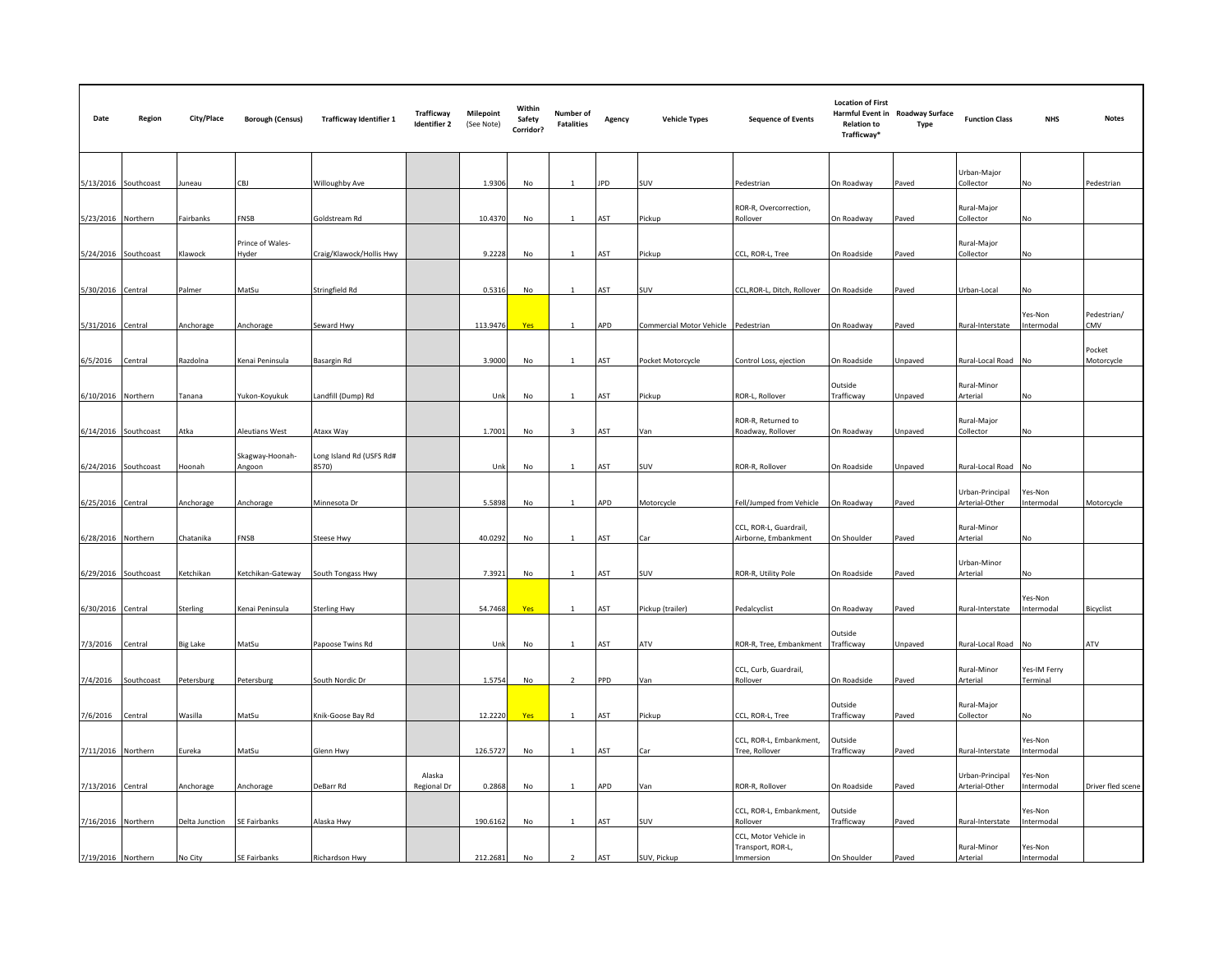| Date               | Region   | City/Place  | <b>Borough (Census)</b> | <b>Trafficway Identifier 1</b> | Trafficway<br><b>Identifier 2</b> | <b>Milepoint</b><br>(See Note) | Within<br>Safety<br>Corridor? | Number of<br><b>Fatalities</b> | Agency | <b>Vehicle Types</b> | <b>Sequence of Events</b>                                      | <b>Location of First</b><br><b>Relation to</b><br>Trafficway* | Harmful Event in Roadway Surface<br>Type | <b>Function Class</b>             | <b>NHS</b>              | <b>Notes</b>            |
|--------------------|----------|-------------|-------------------------|--------------------------------|-----------------------------------|--------------------------------|-------------------------------|--------------------------------|--------|----------------------|----------------------------------------------------------------|---------------------------------------------------------------|------------------------------------------|-----------------------------------|-------------------------|-------------------------|
| 7/29/2016 Central  |          | Houston     | MatSu                   | Parks Hwy                      |                                   | 19.4286                        | No                            | $\mathbf{1}$                   | AST    | CMV                  | ROR-R, Returned to<br>Roadway, Rollover                        | On Roadway                                                    | Paved                                    | Rural-Interstate                  | Yes-Non<br>Intermodal   | CMV                     |
| 7/30/2016 Central  |          | Kenai       | Kenai Peninsula         | Kalifornsky Beach Rd           | Dimond M<br>Ranch Rd              | 16.5817                        | No                            |                                | AST    | SUV, Car             | CCL, Motor Vehicle in<br>Transport                             | On Roadway                                                    | Paved                                    | Rural-Minor<br>Arterial           | No.                     |                         |
| 8/1/2016           | Northern | Valdez      | /aldez-Cordova          | Richardson Hwy                 |                                   | 54.9091                        | No                            | $\mathbf{1}$                   | AST    | Motorcycle           | ROR-R, Boulder                                                 | Outside<br>Trafficway                                         | aved                                     | Rural-Principal<br>Arterial-Other | Yes-Non<br>Intermodal   | Motorcycle              |
| 8/5/2016           | Central  | Anchorage   | Anchorage               | 5th Ave                        |                                   | 0.7750                         | No                            | $\mathbf{1}$                   | APD    | Car, Pickup          | ROR-L, Raised Median,<br>Motor Vehicle in Transport On Roadway |                                                               | Paved                                    | Urban-Interstate                  | Yes-Non<br>Intermodal   |                         |
| 8/6/2016           | Central  | Anchorage   | Anchorage               | Glenn Hwy                      |                                   | 31.9935                        | No                            |                                | APD    | Jnknown              | Pedestrian                                                     | On Roadway                                                    | Paved                                    | Urban-Interstate                  | Yes-Non<br>Intermodal   | Pedestrian/Hit &<br>Run |
| 8/9/2016           | Northern | Slana       | /aldez-Cordova          | Nabesna Rd                     |                                   | 4.8863                         | No                            | $\mathbf{1}$                   | AST    | SUV                  | CCL, Oversteer, Rollover                                       | On Roadway                                                    | Paved                                    | Rural-Minor<br>Collector          | No                      |                         |
| 8/9/2016           | Northern | Cordova     | Valdez-Cordova          | Copper River Highway           |                                   | 0.1354                         | No                            | $\mathbf{1}$                   | CPD    | Pickup               | ROR-R, Utility Pole                                            | On Roadside                                                   | Paved                                    | Rural-Major<br>Collector          | <b>No</b>               |                         |
| 8/10/2016 Central  |          | Kenai       | Kenai Peninsula         | Kenai Spur Hwy                 |                                   | 5.8555                         | No                            |                                | KPD    | SUV                  | ROR-R, Ditch, Utility Pole,<br>Rollover                        | On Roadside                                                   | Paved                                    | Rural-Principal<br>Arterial-Other | NHS-IM Port<br>Terminal |                         |
| 8/11/2016 Northern |          | Grayling    | /ukon-Koyukuk           | G Street                       |                                   | Unk                            | No                            | $\mathbf{1}$                   | AST    | ۹TV                  | Occupant Fell from Vehicle                                     | On Roadway                                                    | Jnpaved                                  | Rural-Local Road                  | <b>No</b>               | ATV                     |
| 8/22/2016 Central  |          | Sutton      | MatSu                   | Glenn Hwy                      |                                   | 86.4100                        | No                            | 1                              | AST    | Car, Box Van         | CCL, Motor Vehicle in<br>Transport                             | On Roadway                                                    | Paved                                    | Rural-Interstate                  | Yes-Non<br>ntermodal    |                         |
| 9/5/2016           | Central  | Anchorage   | Anchorage               | Northern Lights Blvd           | New Seward<br>Hwy                 | 4.7106                         | No                            |                                | APD    |                      | Pedestrian                                                     | On Roadway                                                    | Paved                                    | Urban-Principal<br>Arterial-Other | es-Non<br>Intermodal    | Pedestrian/Hit &<br>Run |
| 9/10/2016 Central  |          | Fritz Creek | Kenai Peninsula         | East End Rd                    |                                   | 13.6891                        | No                            | $\mathbf{1}$                   | AST    | Pickup               | <b>ROR-R Rollover</b>                                          | On Roadside                                                   | Paved                                    | Rural-Major<br>Collector          | No                      |                         |
| 9/11/2016 Central  |          | Moose Pass  | Cenai Peninsula         | Seward Hwy                     |                                   | 23.3069                        | No                            |                                | AST    | Pickup               | ROR-R, Rollover                                                | On Roadside                                                   | Paved                                    | Rural-Principal<br>Arterial-Other | Yes-Non<br>ntermodal    |                         |
| 9/25/2016 Central  |          | Anchorage   | Anchorage               | Glenn Hwy (SB)                 |                                   | 33.2046                        | No                            | $\mathbf{1}$                   | APD    | Car                  | ROR-L, Guardrail, Bridge<br>Pier/Support                       | On Roadside                                                   | Paved                                    | Urban-Interstate                  | Yes-Non<br>Intermodal   |                         |
| 9/25/2016 Central  |          | Palmer      | MatSu                   | Palmer-Wasilla Hwy             |                                   | 3.6116                         | No                            | 1                              | AST    | Van, Car             | CCL, Motor Vehicle in<br>Transport                             | On Roadway                                                    | Paved                                    | Urban-Principal<br>Arterial-Other | Yes-Non<br>Intermodal   |                         |
| 9/30/2016 Central  |          | Akiachak    | Bethel                  | Main St                        |                                   | 0.7788                         | No                            | 1                              | AST    | ۹TV                  | ROR-R, Pedestrian                                              | On Shoulder                                                   | Jnpaved                                  | Rural- Local Road                 | No                      | ATV vs.<br>Pedestrian   |
| 10/9/2016 Northern |          | Tok         | <b>SE Fairbanks</b>     | Alaska Hwy                     |                                   | 69.6655                        | No                            |                                | AST    | Pickup               | ROR-L, Rollover                                                | On Shoulder                                                   | Paved                                    | Rural-Interstate                  | Yes-Non<br>Intermodal   |                         |
| 10/11/2016 Central |          | Anchorage   | Anchorage               | Dowling Rd                     |                                   | 0.0947                         | No                            |                                | APD    | SUV, SUV, SUV        | CCL, Motor Vehicle in<br>Transport                             | On Roadway                                                    | aved                                     | Urban-Minor<br>Arterial           | No                      |                         |
| 10/15/2016 Central |          | Wasilla     | MatSu                   | Lewis Lp                       |                                   | Unk                            | No                            |                                | AST    | Pickup               | ROR-L, tree                                                    | On Roadside                                                   | Jnpaved                                  | Rural-Local Road No               |                         |                         |
| 10/22/2016 Central |          | Kasilof     | Kenai Peninsula         | Kalifornsky Beach Rd           |                                   | 0.6994                         | No                            | $\overline{1}$                 | AST    | Pickup               | ROR-R, Embankment,<br>Rollover                                 | On Shoulder                                                   | Paved                                    | Rural-Major<br>Collector          | No                      |                         |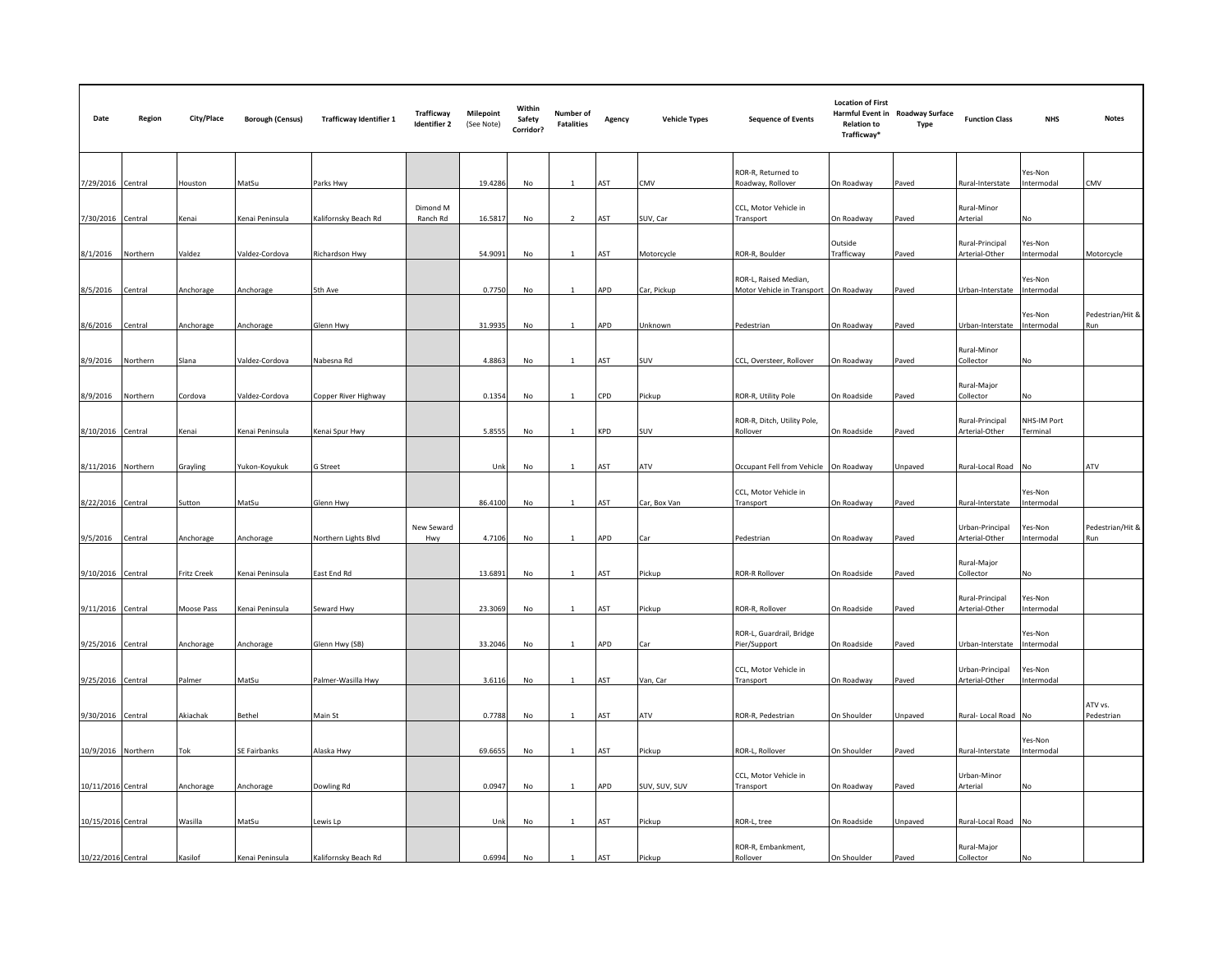| Date                | Region                              | City/Place | <b>Borough (Census)</b> | <b>Trafficway Identifier 1</b> | Trafficway<br><b>Identifier 2</b> | <b>Milepoint</b><br>(See Note) | Within<br>Safety<br>Corridor? | Number of<br><b>Fatalities</b> | Agency | <b>Vehicle Types</b> | <b>Sequence of Events</b>                                       | <b>Location of First</b><br><b>Relation to</b><br>Trafficway* | Harmful Event in Roadway Surface<br><b>Type</b> | <b>Function Class</b>    | <b>NHS</b>            | <b>Notes</b>              |
|---------------------|-------------------------------------|------------|-------------------------|--------------------------------|-----------------------------------|--------------------------------|-------------------------------|--------------------------------|--------|----------------------|-----------------------------------------------------------------|---------------------------------------------------------------|-------------------------------------------------|--------------------------|-----------------------|---------------------------|
| 10/22/2016 Northern |                                     | Fox        | FNSB                    | Old Steese Hwy                 |                                   | 7.3276                         | No                            | $\mathbf{1}$                   | AST    | Pickup               | ROR-R, Rollover                                                 | On Roadside                                                   | Paved                                           | Rural-Major<br>Collector | No                    |                           |
|                     |                                     |            |                         |                                |                                   |                                |                               |                                |        |                      | CCL, Motor Vehicle in                                           |                                                               |                                                 |                          | Yes-Non               |                           |
| 10/27/2016 Central  |                                     | Palmer     | MatSu                   | Glenn Hwy                      |                                   | 44.6579                        | No                            |                                | AST    | Pickup, Pickup       | Transport                                                       | On Roadway                                                    | Paved                                           | Rural-Interstate         | Intermodal            |                           |
| 10/29/2016 Northern |                                     | Fairbanks  | FNSB                    | Chena Hot Springs Rd           |                                   | 5.0535                         | No                            | $\mathbf{1}$                   | AST    | Pickup, SUV          | CCL, Motor Vehicle in<br>Transport                              | On Roadway                                                    | Paved                                           | Rural-Minor<br>Arterial  | No                    |                           |
| 11/2/2016 Central   |                                     | Kasilof    | MatSu                   | Kalifornsky Beach Rd           |                                   | 1.0913                         | No                            | 1                              | AST    | Pickup               | CCL, ROR-L, Ditch, Rollover                                     | On Roadside                                                   | Paved                                           | Rural-Major<br>Collector | No                    |                           |
| 11/10/2016 Northern |                                     | Fairbanks  | FNSB                    | Richardson Hwy                 |                                   | 360.4304                       | No                            | 1                              | FPD    | Car                  | ROR-R, Parked Motor<br>Vehicle                                  | On Shoulder                                                   | Paved                                           | Urban-Interstate         | Yes-Non<br>ntermodal  | Previous crash<br>related |
|                     |                                     |            |                         |                                |                                   |                                |                               |                                |        |                      |                                                                 |                                                               |                                                 |                          |                       |                           |
| 11/13/2016 Central  |                                     | Anchorage  | Anchorage               | Jewel Lake Rd                  |                                   | 0.5058                         | No                            | $\mathbf{1}$                   | APD    | SUV                  | Pedestrian                                                      | On Roadway                                                    | Paved                                           | Urban-Minor<br>Arterial  | No                    | Pedestrian                |
| 11/15/2016 Central  |                                     | Anchorage  | Anchorage               | Glenn Hwy                      |                                   | 2.6486                         | No                            |                                | APD    | Car, Car, Car, SUV   | ROR-L, Crossed Median,<br>Motor Vehicle in Transport On Roadway |                                                               | Paved                                           | Urban-Interstate         | Yes-Non<br>Intermodal |                           |
|                     |                                     |            |                         |                                |                                   |                                |                               |                                |        |                      |                                                                 |                                                               |                                                 |                          |                       |                           |
|                     | 11/15/2016 Southcoast               | Haines     | Haines                  | Beach Rd                       |                                   | 0.9419                         | No                            |                                | HPD    | og Skidder           | ROR-L, Culvert                                                  | On Roadside                                                   | Unpaved                                         | Rural-Local Road No      |                       |                           |
|                     |                                     |            |                         |                                |                                   |                                |                               |                                |        |                      |                                                                 |                                                               |                                                 |                          |                       |                           |
| 11/16/2016 Central  |                                     | Sutton     | MatSu                   | Glenn Hwy                      |                                   | 55.5733                        | No                            | $\mathbf{1}$                   | AST    | Pickup, Pickup       | CCL, Motor Vehicle in<br>Transport                              | On Roadway                                                    | Paved                                           | Rural-Interstate         | Yes-Non<br>Intermodal |                           |
|                     |                                     |            |                         |                                |                                   |                                |                               |                                |        |                      |                                                                 |                                                               |                                                 |                          | Yes-Non               |                           |
| 11/20/2016 Central  |                                     | Palmer     | MatSu                   | Glenn Hwy                      |                                   | 36.0503                        | No                            | <sup>1</sup>                   | AST    | SUV, Pickup          | Wrong way, Motor Vehicle<br>in Transport                        | On Roadway                                                    | Paved                                           | Urban-Interstate         | Intermodal            |                           |
|                     |                                     |            |                         |                                |                                   |                                |                               |                                |        |                      |                                                                 |                                                               |                                                 | Urban-Major              |                       |                           |
| 11/20/2016 Central  |                                     | Wasilla    | MatSu                   | Lucille St                     |                                   | 2.9706                         | No                            | $\mathbf{1}$                   | AST    | <b>SUV</b>           | ROR-R, Rollover, Tree                                           | On Roadside                                                   | Paved                                           | Collector                | No                    |                           |
|                     |                                     |            |                         |                                |                                   |                                |                               |                                |        |                      | CCL, ROR-L, Ditch, Vehicle                                      |                                                               |                                                 |                          |                       |                           |
| 11/24/2016 Central  |                                     | Palmer     | MatSu                   | Stringfield Rd                 |                                   | 0.4293                         | No                            | $\mathbf{1}$                   | AST    | Pickup               | went Airborne, Tree                                             | On Roadside                                                   | Paved                                           | Urban-Local              | No                    |                           |
|                     |                                     |            |                         |                                |                                   |                                |                               |                                |        |                      | CCL, Motor Vehicle in                                           |                                                               |                                                 |                          | Yes-Non               |                           |
| 12/8/2016 Central   |                                     | Soldotna   | Cenai Peninsula         | <b>Sterling Hwy</b>            |                                   | 55.9149                        | Yes                           |                                | SPD    | Pickup, Pickup       | Transport                                                       | On Roadway                                                    | Paved                                           | Rural-Interstate         | Intermodal            |                           |
|                     |                                     |            |                         |                                |                                   |                                |                               |                                |        |                      |                                                                 |                                                               |                                                 | Urban-Major              |                       |                           |
| 12/13/2016 Central  |                                     | Anchorage  | Anchorage               | Brayton Dr                     |                                   | 0.6204                         | No                            | 1                              | APD    | SUV                  | Pedestrian                                                      | On Roadway                                                    | Paved                                           | Collector                | No                    | Pedestrian                |
|                     |                                     |            |                         |                                |                                   |                                |                               | $\mathbf{1}$                   |        |                      |                                                                 |                                                               |                                                 | Urban-Principal          | Yes-Non               |                           |
| 12/16/2016 Northern |                                     | Fairbanks  | FNSB                    | Johansen Expwy (EB)            |                                   | 2.1666                         | No                            |                                | FPD    | Car                  | ROR-L, Rollover                                                 | On Median                                                     | Paved                                           | Arterial-Other           | ntermodal             |                           |
| 12/23/2016 Northern |                                     | Glennallen | Valdez-Cordova          | Glenn Hwy                      |                                   | 168.5903                       | No                            | $\mathbf{1}$                   | AST    | Pickup               | Pedestrian                                                      | On Roadway                                                    | Paved                                           | Rural-Interstate         | Yes-Non<br>Intermodal | Pedestrian                |
|                     |                                     |            |                         |                                |                                   |                                |                               |                                |        |                      |                                                                 |                                                               |                                                 |                          |                       |                           |
| 12/23/2016 Central  |                                     | Wasilla    | MatSu                   | Wasilla Fishhook Rd            |                                   | 1.2073                         | No                            | 1                              | WPD    | Car, Pickup          | CCL, Motor Vehicle in<br>Transport                              | On Roadway                                                    | Paved                                           | Urban-Minor<br>Arterial  | No                    |                           |
|                     |                                     |            |                         |                                |                                   |                                |                               |                                |        |                      |                                                                 |                                                               |                                                 |                          |                       |                           |
| 12/24/2016 Central  |                                     | Sutton     | MatSu                   | Glenn Hwy                      |                                   | 63.1418                        | No                            | $\mathbf{1}$                   | AST    | SUV                  | ROR-R, Rollover                                                 | On Roadside                                                   | Paved                                           | Rural-Interstate         | Yes-Non<br>ntermodal  |                           |
|                     |                                     |            |                         |                                |                                   |                                |                               |                                |        |                      |                                                                 |                                                               |                                                 |                          |                       |                           |
|                     | 2016 Motor Vehicle Crash Fatalities |            |                         |                                |                                   |                                |                               |                                |        |                      |                                                                 |                                                               |                                                 |                          |                       |                           |